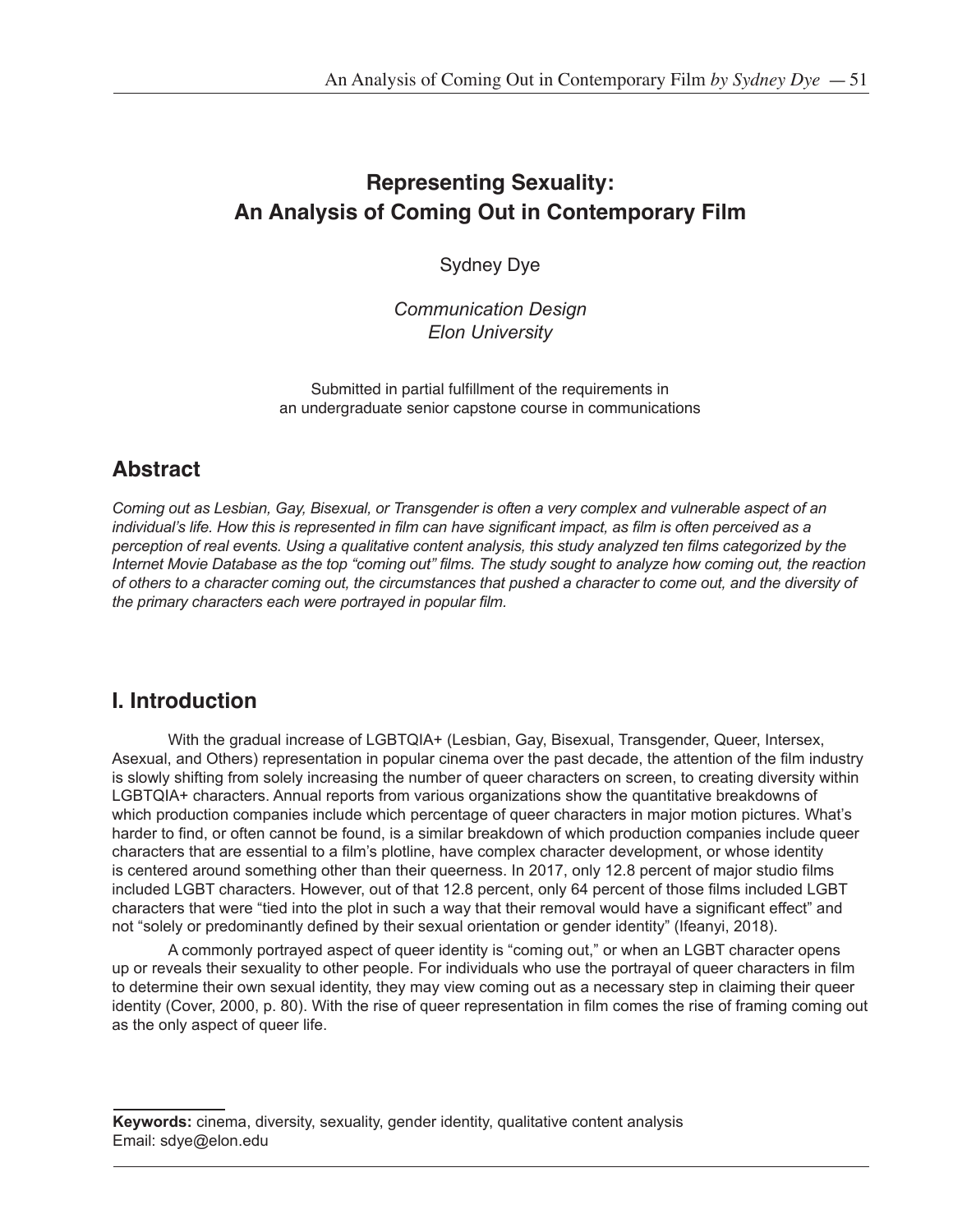Apparently, though, it's the only aspect Hollywood believes a largely straight audience wants to see. . . . Filmmakers seem to have no idea what to do with people who are already out, who are, to paraphrase the old protest slogan, here, queer and used to it. Coming out is a profound and dramatic moment, but what about all the other moments in our lives? (Giese, 2018)

Is it possible that production companies over-represent coming out in relation to the other aspects of queer character's lives and identities? How is coming out most commonly portrayed in popular studio films? The representation of coming-out narratives in popular film are both complex and revealing of the information being distributed to an entire generation of individuals looking for role models and guides to follow in the discovery of their own identities. This study will analyze the representation of coming-out narratives in contemporary major motion pictures, along with the events leading up to, reactions to, and results of the event.

## **II. Literature Review**

The following is a review of articles on the history of queer representation in cinema, what queer representation in today's cinema looks like, and the impact of queer representation in cinema.

#### *History of Queer Representation in Cinema*

The conscious exclusion of LGBT representation began with the Motion Picture Production Code of 1934, which prohibited the inclusion of "sex perversion or any inference of it." These codes were created by the movie industry to self-regulate the moral content of films being produced. The goal was to ensure films were "wholesome" and of "correct thinking." By 1959, the code, which became more of a guideline for filmmakers wanting their films to play in American theatres, could deal with "pretty much any topic but homosexuality" (Mangin, 1989). In 1968, the code was replaced with a rating system that classified the appropriateness of content for each film, similar to the ratings of G, PG, PG-13, and R still used in American cinema today (Mondello, 2008). By replacing the Motion Picture Production Code, the film industry granted individuals and families more control over the content they chose to view. However, this change in production codes did not have a drastic impact on the portrayal of queer characters in films or attitudes towards queer individuals in society. In America, homosexuality was classified as a mental disorder until 1974 (Hulan, 2017). It was not until 1982 that a film, Making Love, produced by 20th Century Fox, gave a gay character a happy ending, an issue that is still prevalent with the portrayal of queer characters in the film, television, and literature industries today (Bays, 2019).

#### *Queer Representation in Cinema Today*

Today, there is much more of a variety in queer coming-of-age and love stories. One organization has taken it upon itself to monitor the progress, or lack of, of LGBTQIA+ characters in movies produced by major film companies. GLAAD, an organization created to monitor various media to create a more LGBT accepting culture, releases annually the GLAAD Studio Responsibility Index, which analyzes the inclusion of LGBT characters in studio films released the previous year. The 2019 report, which analyzed films released in 2018, found that 20 percent of all major motion pictures were considered "LGBT inclusive," a 6 percent increase from the 2018 report. GLAAD defines LGBT-inclusive films as any film that includes a character who identifies with the LGBT community. The significant increase in LGBT-inclusive films can be attributed to the increase in LGBT characters in leading roles and LGBT characters receiving 10 or more minutes of screen time. However, still over half of LGBT characters had less than three minutes of screen time, and transgender characters received a total of zero minutes of screen time in all major motion pictures released in 2018.

Within LGBT films, there is a subcategory of films that pass the "Vito Russo" test. This test, named for a co-founder of GLAAD, analyzes the inclusion of LGBT characters beyond merely putting a queer character on screen. For the film to pass the test, it must fulfill three requirements. The first requirement is, "The film contains a character that is identifiably lesbian, gay, bisexual, transgender, and/or queer." The second requirement is, "That character must not solely or predominantly defined by their sexual orientation or gender identity." The final requirement is, "That character must be tied into the plot in such a way that their removal would have a significant effect." Out of the 20 films that were considered LGBT inclusive in 2018, 13 passed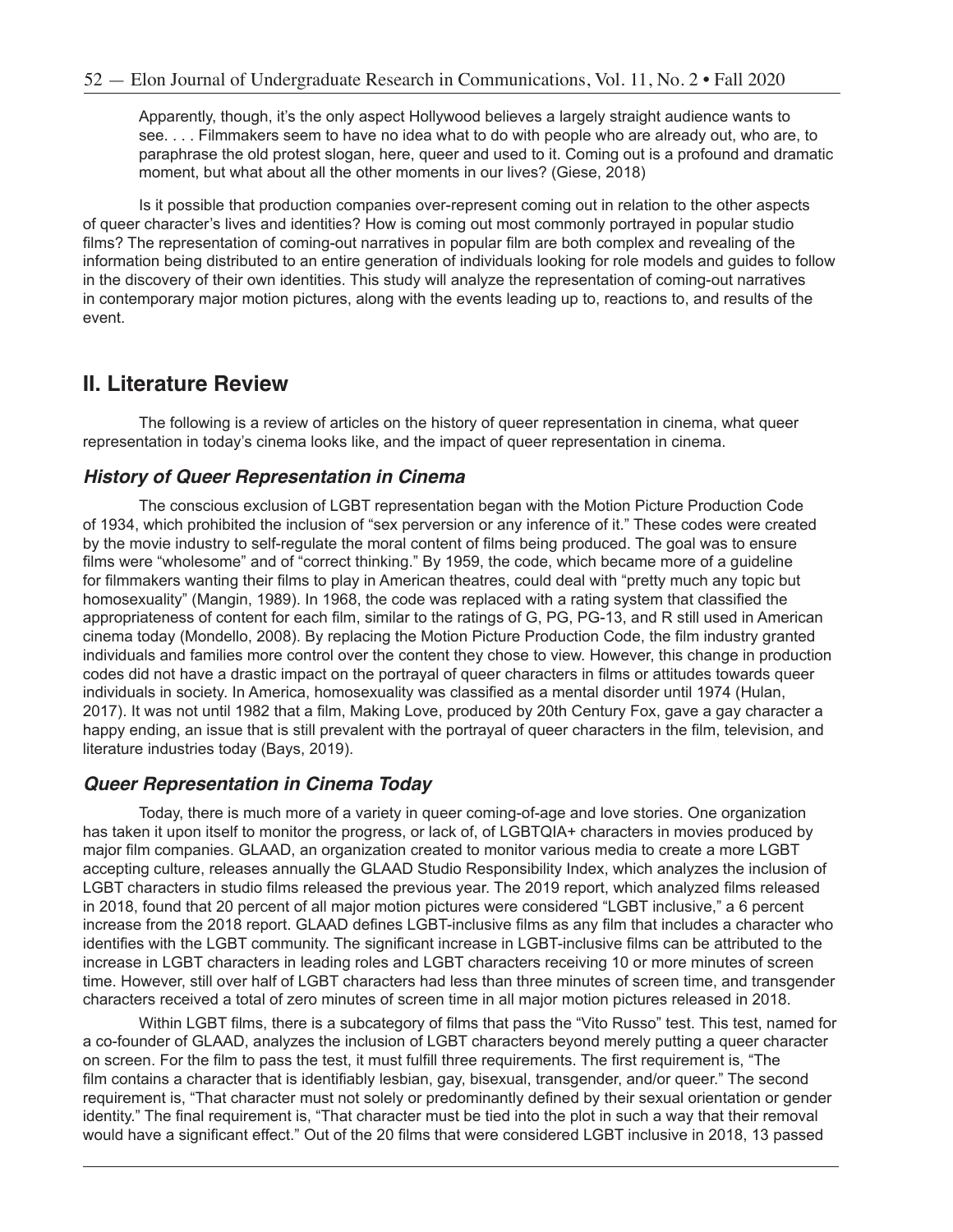the Vito Russo test (GLAAD, 2019).

The guidelines put in place by the Motion Picture Producers and Distributors of America (M.P.P.A.) makes including queer characters potentially a financially risky choice. The M.P.P.A. is "generally harder on films featuring gay sex or characters than it is on movies featuring straight sex" (Abrams, 2018). Awardnominated films such as Battle of the Sexes and Love, Simon put the M.P.A.A. ratings into question, as there is speculation that if both of the films had featured straight relationships, their rating would have been PG rather than PG-13. The reason both films were rated PG-13 was due to, "thematic elements, sexual references, language, and teen partying." The M.P.P.A. denies the higher viewer discretion based on the inclusion of same-sex relationships, saying:

The rating system does not make any judgment about the content, including sexuality, depicted in movies. Rather, raters ask the question any parent would ask: What would I want to know about this film before I decide to let my child see it? . . . Elements such as violence, language, drug use, and sexuality are continually re-evaluated through surveys and focus groups to better assist parents in making family viewing choices. (Abrams, 2018).

Stephen Follows, a researcher in the film industry, found that PG-13 rated films generally account for 47-53 percent of highest-grossing films, while R-rated films generally account for 18-24 percent (Follows, 2019). If the inclusion of same-sex relationships has the potential to change a film's rating from PG-13 to R, then the inclusion of LGBT characters will only be an option for studios willing to potentially risk a smaller box office return.

Even if the inclusion of LGBT characters and relationships do not have a direct impact on a film's rating, it can create other ways of negative financial impact, especially in films tailored towards families. In the 2017 live-action Beauty and the Beast, it was leaked that LeFou, the sidekick of the man vying for Belle's love, was queer identifying, suggesting that the film would include an "exclusively gay moment." In response, one theater in Alabama refused to show the film, Russia gave the film an "adults only" rating, and Malaysia pulled the film from theaters after Disney refused to cut more than four minutes of footage (Girard, 2017).

Interestingly, one of the most controversial scenes in Beauty and the Beast was problematic to LGBTQ+ advocates as well:

As the camera circles Belle and Beast during their 'happily ever after' dance number, for just a moment it shifts to LeFou, who steps into a single dance move with another man before the camera cuts back to Belle and Beast and the credits roll. It is nothing less than insulting to the LGBTQ+ community. (Girard, 2017, p.174)

Disney has faced criticism from LGBTQ+ advocates for portrayals in other films as well. "Every time Disney has supposedly included a queer character, any evidence of said queer identity was easily missed or misconstrued," wrote one critic of the company. "Disney uses LGBTQ representation to drum up interest, but ultimately forces its audiences to draw its own conclusions" (Gupta, 2019).

#### *Importance of Queer Representation in Popular Film*

Do film companies have a responsibility to accurately represent LGBTQIA+ individuals in their films? Or is leaving the audience to their own conclusion a perfectly acceptable decision? Daniel Mangin estimates that "approximately 10% of the American population is homosexual" but their representation in film history is almost "invisible" (Mangin, 1989). While a more recent report conducted by The Williams Institute suggests that the LGBTQIA+ population in America is closer to 4.5% of the population, or roughly 9 million people, Mangin's argument of the lack of queer representation in film still holds validity (The Williams Institute, 2017). A lack of representation in film can lead to difficulty for individuals who are looking to build an "understanding of sexuality" regardless of their sexual orientation. Even for those not looking to develop a deeper understanding, the representation, and portrayal of human sexuality in films is often perceived as truthful to viewers, especially those, "predominantly unaware of alternative, resistant, academic, or textual-reading discourses" (Cover, 2000, p. 76).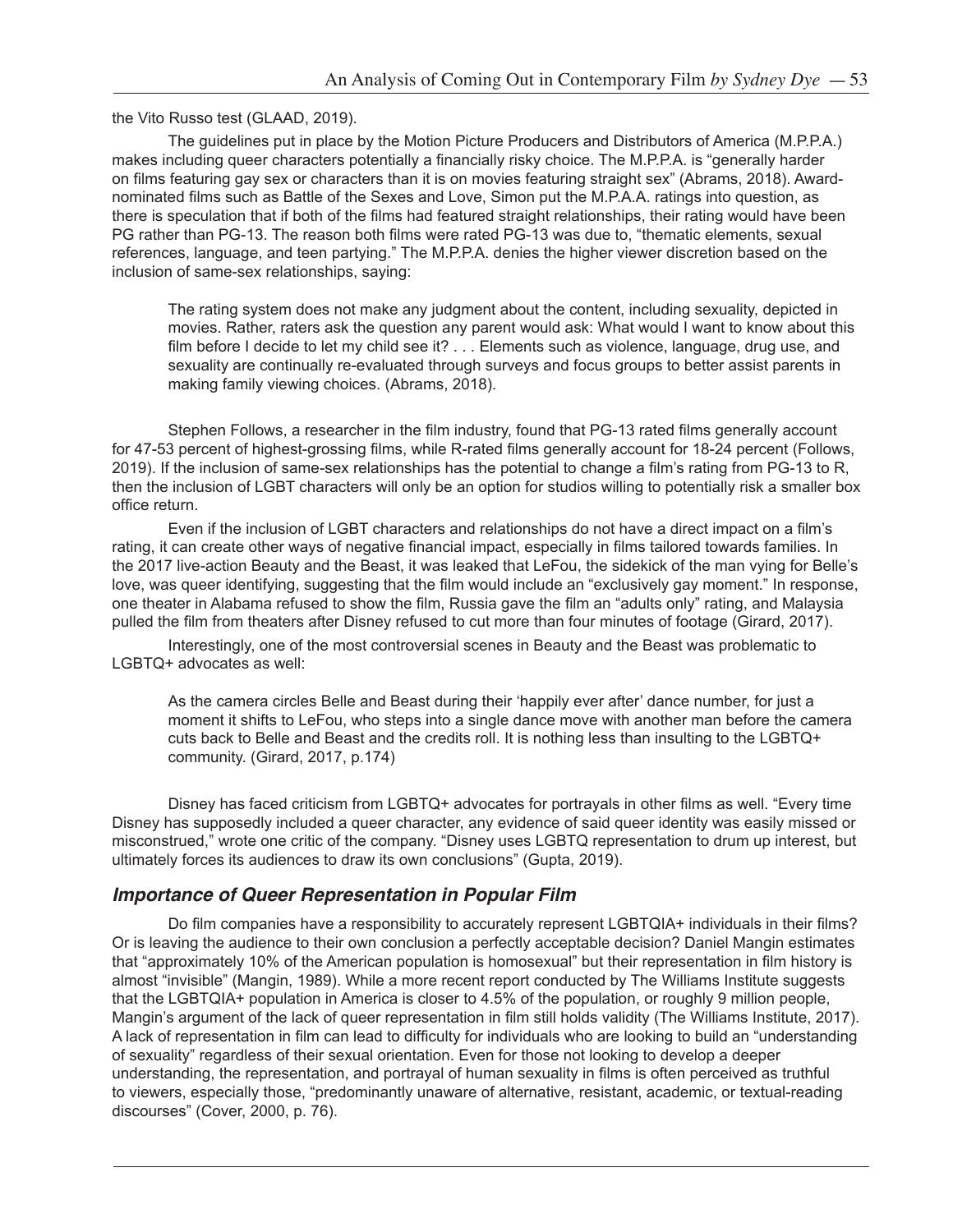While the amount of representation that queer characters receive is important, production companies also need to consider how these people are being portrayed and what their circumstances are. Many times, the first interaction that individuals will have with non-heteronormative relationships and LGBT identity is through film and television programs that portray both the coming of age and the coming out of individuals. These films often portray "themes of painful adolescence, confrontation with the older generation, the contrast between socialization and selfhood, erotic pubescence, confusing infatuation, and the formation of sexual identity." In addition, "the bullying of bashing of gay, lesbian, bisexual, transgender, and queer (GLBTQ) persons (particularly adolescents) have become common themes in popular communication of the 1990s and 2000s" (Padva, 2004, p. 365).

Through the late 1980s, LGBT identifying individuals were commonly misrepresented in popular film and television as "confused youth" that could not fit into the strict societal gender binary. This included male-identifying individuals portrayed both as not manly enough and gay, and female-identifying individuals portrayed both as not feminine enough and a lesbian. These characters were then bullied, verbally and physically, by peers, educators, and family members (Padva, 2007, p. 116). This content showcases the lack of acceptance, love, and understanding by people close to the individual, and can be damaging to the person's identity and health. Media begins to influence an individual's choices and role models from a very young age (Gomillion & Giuliano, 2011). This exposure to potentially traumatic content regarding sexuality can have a lasting impact on individuals.

## **III. Methods**

Based on the literature review, the author developed the following research questions:

**Research Question 1:** How is coming out portrayed in contemporary films? **Research Question 2:** What are the circumstances that compel a character to come out in these

films?

This study applies a qualitative content analysis to a selection of movies that include characters coming out. First, a list generated by the Internet Movie Database (IMDb) was selected. This database lets users be very specific about what type of movies they may want to view based on the parameters they set. IMDb has a specific category for films that portray various aspects of LGBTQIA+ life, whereas most other databases only get as specific as "LGBT films." A list titled, "Most Popular Coming Out Movies and TV Shows" was selected. From the list of films under "coming out," the following two parameters were set by the author:

- 1. The media must be a feature film.
- 2. The media must have been released from 2010 to 2020.

These parameters ensure that the films are in fact feature-length motion pictures (rather than a short film or episode of a television series) and were released in the past decade. With these parameters set, IMDb listed the following ten films: *Rocketman*, *Call Me By Your Name*, *Vice*, *Blockers*, *The Imitation Game*, *Legend*, *Blumhouse's Truth or Dare*, *Love, Simon*, *Boy Erased*, and *And Then We Danced*.

Multiple scenarios will be analyzed while watching the films. These include the opinions regarding sexuality the character is exposed to before coming out, the circumstances that compel a character to come out, and the reactions they receive to their coming out. However, the data collected will not be exclusively limited to these criteria. As additional information regarding a character's coming out is given, it will be recorded as well.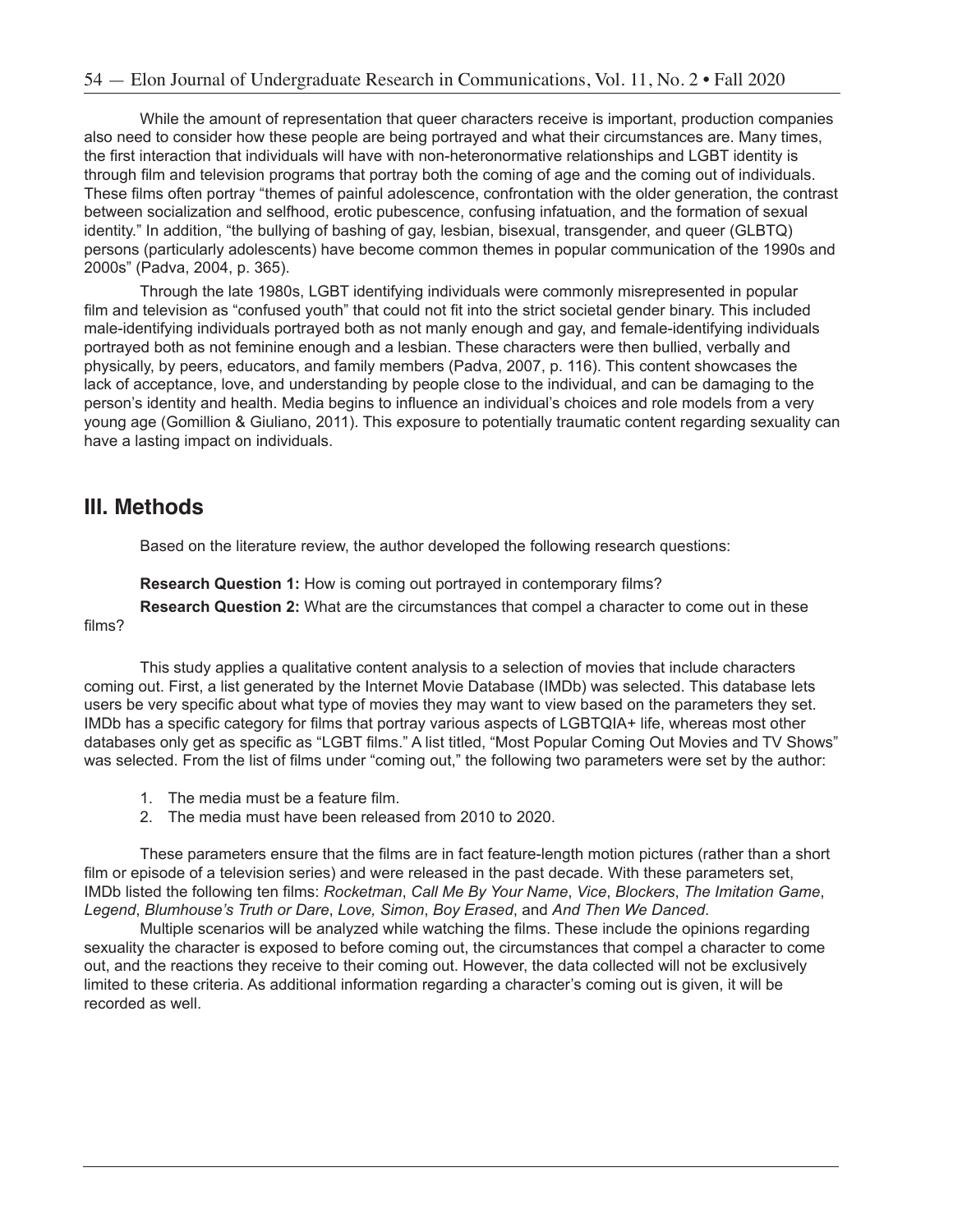## **IV. Findings**

The ten films analyzed presented a wide range of circumstances and reactions to characters coming out as gay. But they do more than just showcasing reactions – the films also show a variation in framing different aspects of LGBTQIA+ individuals' lives. The films proved to be diverse in narrative, but occasionally similar in theme. The characters that came out were represented in a variety of ways, as were the characters that either supported or neglected the individual. In this analysis section, the author will elaborate on some of the more prominent themes and discoveries made throughout the research process looking at three of the 10 films watched: *The Imitation Game, Blockers, and Love, Simon.*

#### *The Imitation Game:*

*The Imitation Game* is a historical drama that centers on the code-breaking work of Alan Turing during World War II. The film is divided into three various time periods: Turing's childhood, the war, and the 1950s. While the film doesn't revolve around Turing's sexuality, it does give a wholistic view of the role his sexuality played in his life. From his first love, to a classmate named Christopher, his coming out to the woman he is engaged with, and his suicide attributed to government-ordered hormonal therapy, the audience witnesses the tragic arc of Turing's life.

The circumstances of Turing's coming-out while working at Bletchley Park are more complex than what was portrayed in the majority of other films viewed. Turing first came out to a colleague, John Carincross, at a celebration for Turing's recent engagement to Joan Clarke. Cairncross replied by saying, "You can't tell anyone, Alan. It's illegal." Turing's reluctance to come out can be attributed to the criminalization of homosexuality in Europe during the mid-20th century. Turing comes out to Clarke in an effort to have her leave Bletchley Park, thinking she is in danger of violating the Official Secrets Act. When he tells Clarke he is a homosexual, Clarke says that she has always had her suspicions, but they love each other in their own way, and they could still be happy together. Turing then lies and says the only reason he kept her around was to use her for her knowledge, but now that they have broken Enigma, he no longer has a need for her.

At the end of *The Imitation Game,* the following text comes on screen:

After a year of government mandated hormonal therapy, Alan Turning committed suicide on June  $7<sup>th</sup>$ , 1954. He was 41 years old. Between 1885 and 1967, approximately 49,000 homosexual men were convicted of gross indecency under British law. In 2013, Queen Elizabeth II granted Turing a posthumous royal pardon, honoring his unprecedented achievements. Historians estimate that breaking Enigma shortened the war by more than two years, saving over 14 million lives. It remained a government-held secret for more than 50 years. Turing's work inspired generations of research into what scientists called Turing Machines. Today we call them computers."

This additional information comes only moments after the audience sees the negative physical and mental impact of the hormonal therapy. This is an incredibly important inclusion because it frames the punishment of Turing's homosexuality as negative for the audience, rather than leaving them to form their own conclusion rather the events that occurred were justified. Clarke adds to this in the final moments of the film by tell Turing:

Do you know this morning I was on a train that went through a city that wouldn't exist if it wasn't for you. I bought a ticket from a man that would likely be dead if it weren't for you. I read up on my work, a whole field of scientific inquiry that only exists because of you. Now if you wish you could've been normal, I can promise you I do not. The world is an infinitely better place precisely because you are in it."

Learning that Alan Turing committed suicide after watching a film about his accomplishment likely leaves the audience feeling impacted and changed by the story (Tyldum, 2014).

#### *Blockers*

*Blockers* is a comedy about three parents attempting to block their three teenage daughters from losing their virginity on the night of their senior prom. This was one of two films of the ten watched that had a female-identifying character come-out. Throughout the film, one of the three main characters, Sam, is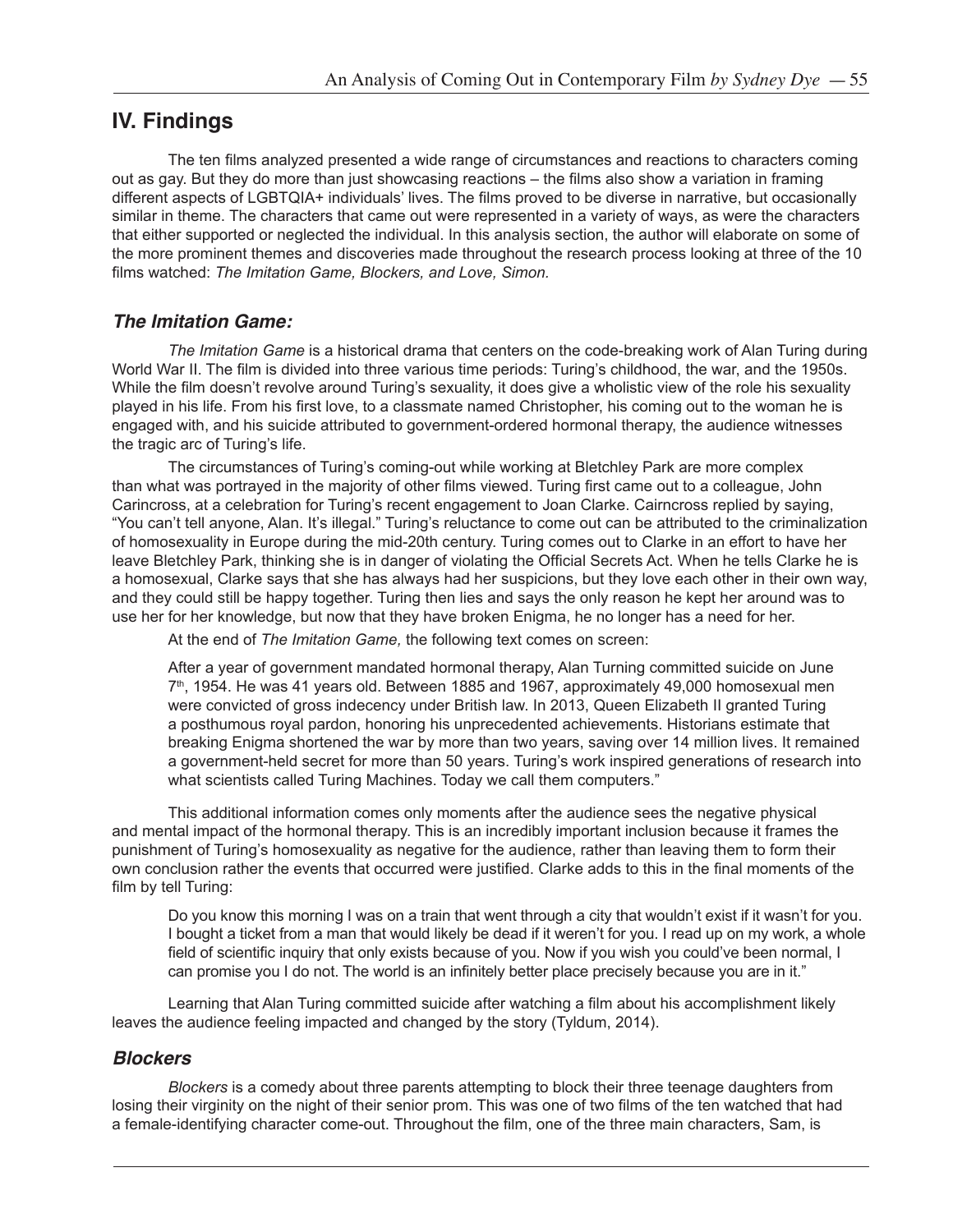struggling with her sexuality, and comes out as gay to her two closest friends at the end of the film. *Blockers* was one of only two films were the character's queer identify received only positive reactions from the people closest to them. While this film is monumental in portraying positive female sexuality, it would not pass the Vito Russo test.

The Vito Russo test has three requirements that a film needs to pass in order for it to be considered LGBTQIA+ inclusive, and *Blockers* only passes one of the three. One of the three main characters, Sam, does in fact identify as gay, which passes the first requirement of the test. However, of the three main characters, Sam is by far the most underdeveloped and the least complex character. She is predominantly defined by her sexuality, which goes against the second requirement of the test. Lastly, if Sam's storyline were to be completely removed from the film, there would be very little impact on the overall narrative of the film. This goes against the third requirement of the Vito Russo Test (GLAAD, 2017).

While this film doesn't pass the test, it is monumental in presenting a female-identifying gay character that receives nothing but positive reactions from both her friends and family when she comes-out. Additionally, Sam is not forced or pressured to come-out, she has complete control throughout the entire film. Sam's coming-out feels incredibly relatable and personal -- something that young adults could relate to. (Cannon, 2018)

#### *Love, Simon*

*Love, Simon,* a coming of age film, presents an aspect of LGBT life that is often not portrayed in film: the process of coming out over and over again. Many of the films build-up to the moment that a character comes out, but what is generally overlooked in cinematic productions is that if an LGBT-identifying character comes out to just one person, that does not mean everyone knows. Through the last half an hour of the film, Simon is consistently engaging in conversations regarding his sexuality. Simon's mother tells him:

I knew you had a secret. When you were little, you were so carefree. But these last few years, more and more, it's almost like I can feel you holding your breath … I need you to hear this: You are still you … you get to exhale now. You get to be more you than you have been in a very long time. You deserve everything you want.

Simon's father asks Simon how long Simon knew he was gay. When Simon replies with "since I was thirteen," the father is upset that he missed this part of his son's life for four years. The father says, "Just in case the message got lost somewhere. I love you and I'm really proud of you and I wouldn't change anything about you." The conversation ends with the father suggesting that they sign up for Grindr together, with Simon refuting that his father obviously does not know what Grindr is. These types of conversations show that there are in fact conversations and questions once a character comes out.

This film also touches on the rampant heteronormativity in society -- specifically "straight" being the default sexuality. This film asks, why do only gay people have to come out? This is then followed by a montage of Simon's friends coming out as straight to their parents while the parents respond with phrases such as, "Are you trying to kill me?", "Oh God, help me Jesus," and tears. Additionally, heteronormativity seems to be incredibly prominent in the town Simon lives in, because when one kid decides to anonymously come out on the school's gossip website, this becomes the talk of the town. There also only appears to be one kid attending Simon's school that is openly gay.

However, the film does not revolve around casual conversations regarding Simon's sexuality. For the majority of the film. Simon is forced between protecting his identity or betraying the trust of a friend when a character, Martin, discovers the emails where Simon has revealed his sexuality. Martin forces Simon to choose between being outed or setting him up on a date with Simon's friend Abby. The blackmail is incredibly damaging to Simon's mental health and his relationship with his friends. Simon spends the majority of the film doing everything he can to protect his secret, only to be outed by Martin, and ignored by his closest friends.

In the context of *Love, Simon*, coming out is portrayed as an almost impossible thing to do. Simon addresses in the film that he does not know why it's so hard for him to come out as he knows his liberal family won't have a problem with it. But far more negative interactions are shown than positive interactions in terms of embracing sexuality. Between the blackmailing, blatant homophobia, and present heteronormativity, it's clear to see the discomfort Simon feels in this environment. However, while the film is framed with these negative interactions, it does leave the viewers feeling hopeful and fulfilled. Simon sends a letter out to the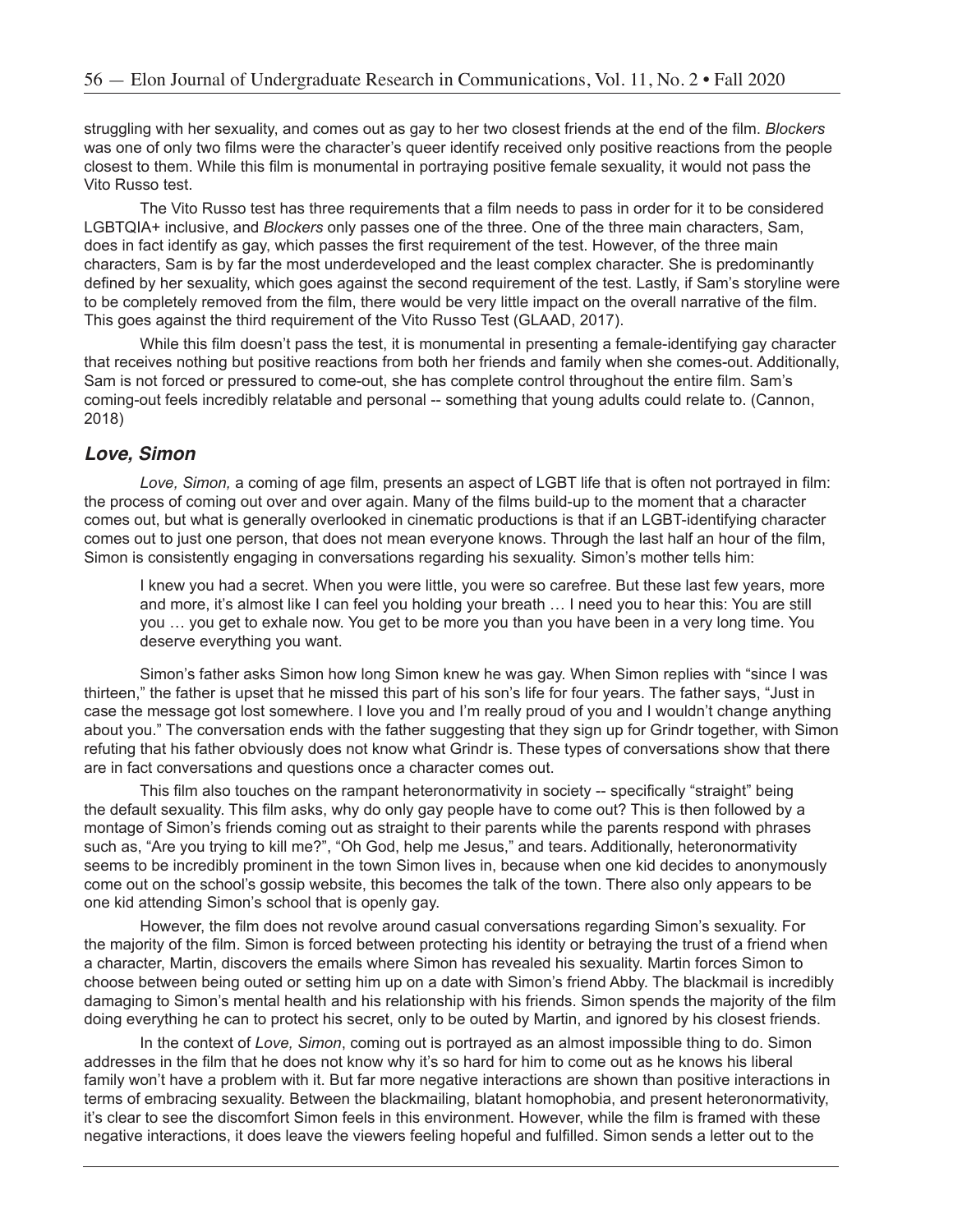student body addressing his sexuality, in which he says, "I am done being scared. I'm done living in a world where I don't get to be who I am. I deserve a great love story." (Berlanti, 2018)

### **V. Conclusion**

While these films were selected off of a list generated by IMDb, the questions "was this the most comprehensive list?" must be asked. One aspect that needs to be considered is that attitudes towards LGBTQIA+ individuals and relationships are rapidly changing. A film released as recently as 2012 may no longer represent the attitudes that are prominent in society today. A better study might have been taking the top films advertised with a queer character released in the last two years and analyzing these films instead. The problem with IMDb is it is never explicitly explained why these films were categorized under "coming out," or how their rankings were determined.

Through watching the top ranked ten films recommended by IMDb, it is clear that there is a wide range in diversity of experiences and reactions regarding characters coming out in film, but not as much as diversity in gender, race, or specific sexual orientation of the characters. Eight of the ten films had characters come out as gay, one of the films had a character that identified as bisexual, and one of the films had a character that the audience can assume to be bisexual. While Black, Indigenous, and people of color were included in the narratives of these films, very few of these characters were LGBTQIA+. Almost all of the LGBTQIA+ individuals in the ten films were male-identifying, with only two female-identifying individuals coming out. Additionally, while sexual orientations such as gay, lesbian, and bisexuality were represented in these ten films, there were no transgender, non-binary, asexual, or intersex characters included in any of the narratives. While the films were diverse in reasons why the characters came out, and what the reactions were, there was little diversity in the people portrayed.

While this analysis answered the initial questions posed, many more have appeared. For example, both of the studied films with female identifying characters failed the Vito Russo test. What would a film look like that passed the Vito Russo test while portraying a female identifying character? How would coming-out events look if the character was non-binary, transgender, or pansexual? What would a film look like where characters happen to be different sexualities but have a variety of other defining characteristics? Is this a film that would make sense in 2020, where sexuality and gender identity other than straight and cisgender are still very much a big deal? What are the next steps needed to take to address and change the lack of representation in major studio films when it comes to individuals coming out?

## **Acknowledgements**

The author would like to thank professor Laura Lacy for her unwavering support and encouragement throughout the entire writing and research process. Professor Laura Lacy's guidance and insight were two of the most valuable resources while writing this paper. Additionally, the author would like to thank her friends, parents, and sisters for their constant support during uncertain times.

## **References**

- Abrams, S. (2018, March 2). The persistent trouble with movie ratings. Retrieved from https://www.vanityfair. com/hollywood/2018/03/movie-ratings-mpaa-donald-trump
- Bays, R. (2019, November 13). The complicated history of queer representation in film. Retrieved from https:// advancetitan.com/opinion/2019/11/13/the-complicated-history-of-queer-representation-in-film
- Bowen, M. (Producer), Godfrey, W. (Producer), Klausner, I. (Producer), Shabazian, P. (Producer) & Berlanti, G. (Director). (2018). *Love, Simon* [Motion picture]. United States of America: Fox 2000 Pictures.